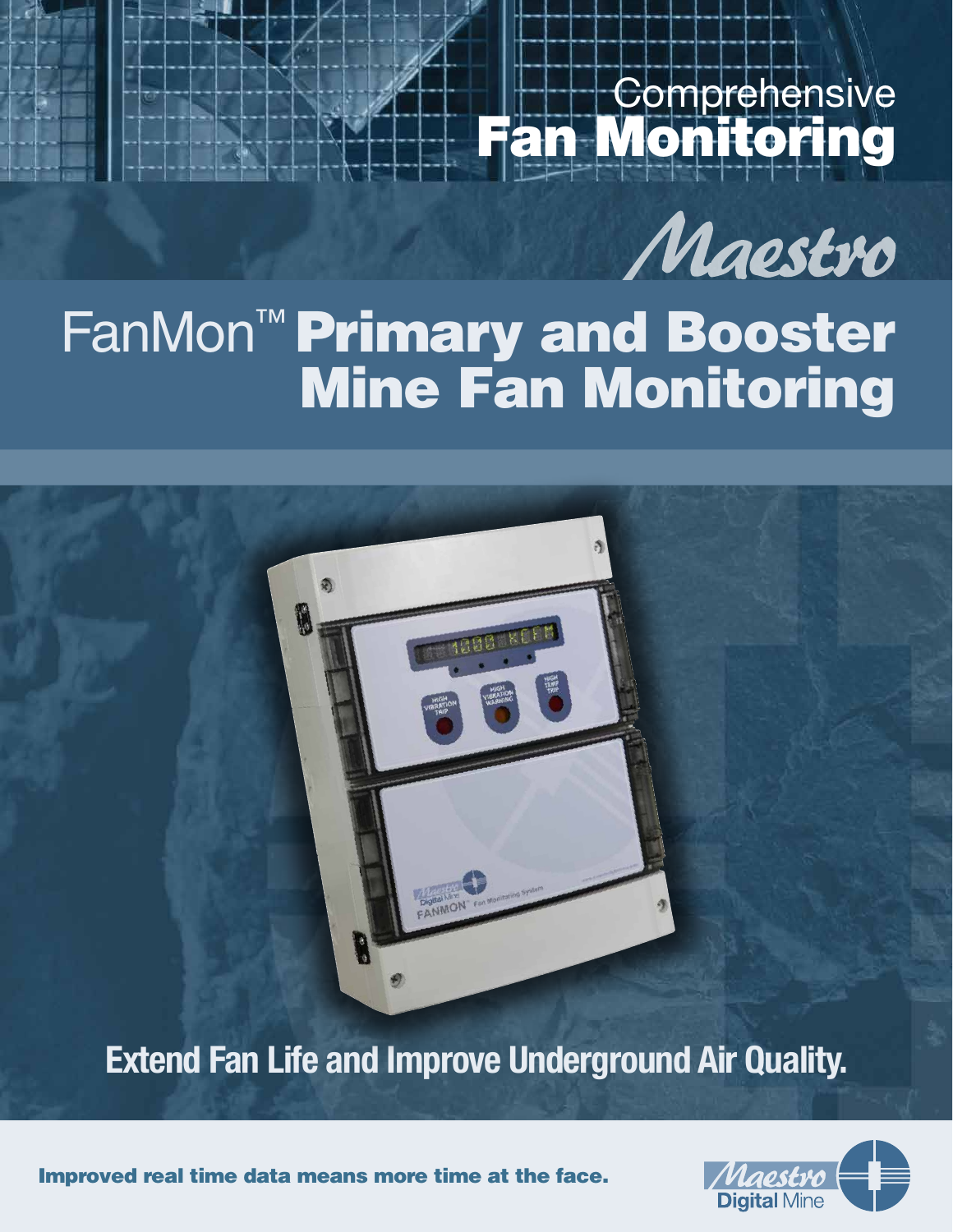# Paradigm shift.

*Do you still wait for hand written letters to arrive at your office desk or do you use email service?*

*Do you wait for manuals to arrive by mail or do you use the Internet to access supplier websites?*

So why should you rely and wait on an expensive, fly-in service specialist or by a "walk around" approach whereby a technician uses a hand-held device to collect readings?

FanMon™ is a continuous 24-7 system. Vibration software can be remotely viewed anywhere on the network or even off-site once an alarm threshold is reached. FanMon<sup>™</sup> offers relatively inexpensive insurance for avoiding costly failures and can improve the effectiveness with which fan maintenance is planned.

### Reduce equipment down time.

No more waiting. No more expensive service travel charges.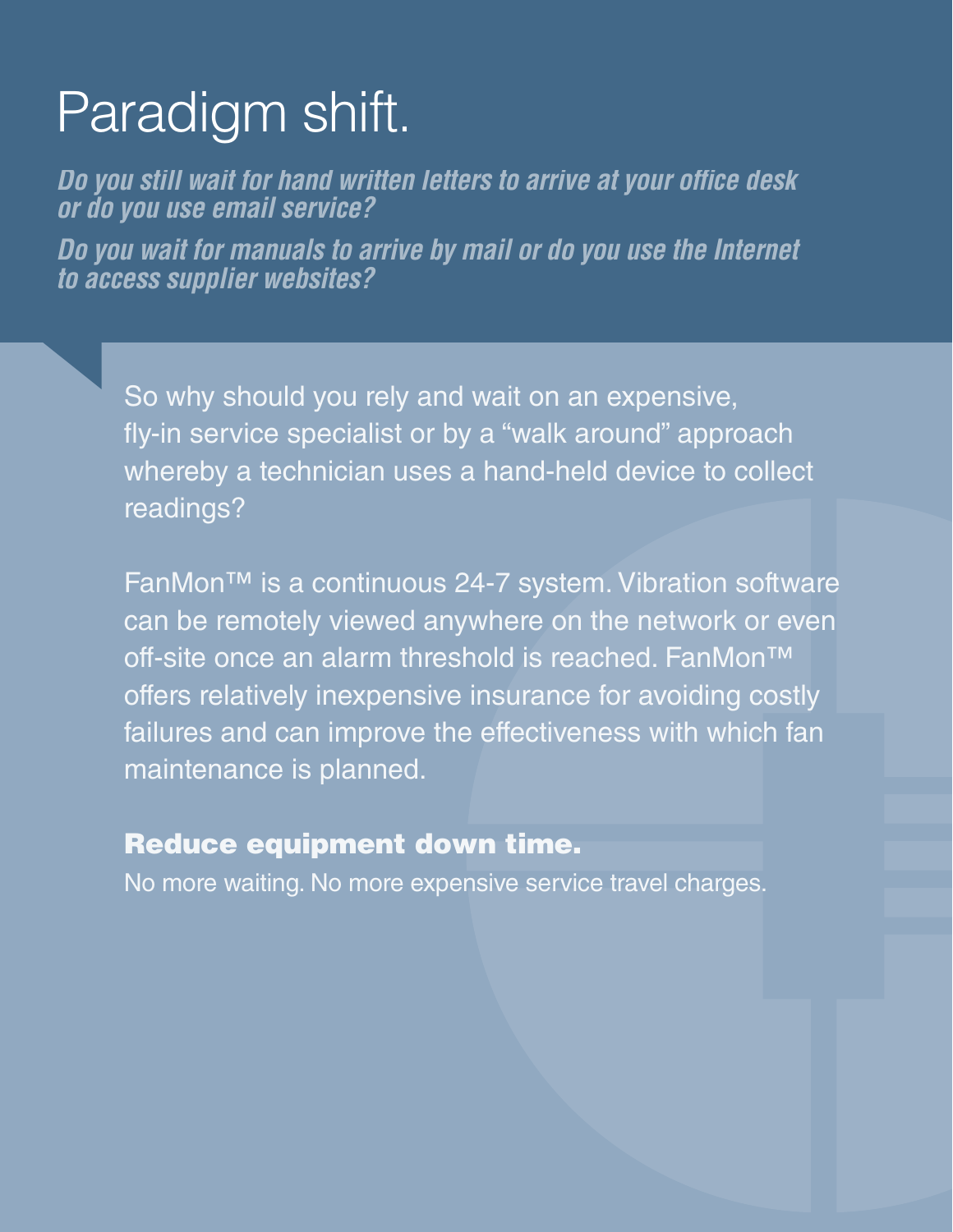# FanMon™ Primary and Booster Mine Fan Monitoring



#### **Critical vibration data 24-7**

Real time vibration monitoring delivers critical information before almost all fan failures. Hiring a vibration specialist after the event is too late.



FanMon™ is the world's first comprehensive and inexpensive fan monitoring system which is permanently installed on mine primary or booster fans. The data is

reliable and repeatable since the sensors are permanently installed and always in the same location. Portable vibration systems are very dependent on sensor location and subject to human error.

FanMon™ can be incorporated into an alarm or safety shutdown system and provides complete vibration analysis including vibration signatures. This analysis or signature interpretation can be viewed locally or across the world by the fan manufacturer or vibration specialist without the need for expensive travel and wait time.

#### **Fan performance in real time**

Reliable airflow, air temperature and static or differential pressure measurement is required to measure fan performance. Maestro's digital sensors are stable and repeatable even in dirty, oil misty air with varying humidity and temperature levels.

#### **Eliminate fan imbalance damage**

Detecting imbalance early can save large amounts of money. Fan imbalance results in severely reducing bearing and motor life. Unexpected mine downtime and excessive damage can be all but eliminated. Imbalance occurs when the fan blade assembly is not perfectly balanced about the shaft center line. This can occur in the fan manufacturing process (machining errors or casting flaws) or repair process including improper balancing procedures. Other examples are the blades can be subject to erosion or corrosion which causes a reduction of material; debris build up due to shotcrete residue; a loose hub-to-shaft fit or improper and equalized air delivery to the fan inlet zone. Lastly in applications with mine air heaters, differential temperature between the top and bottom of the fan housing can cause imbalance.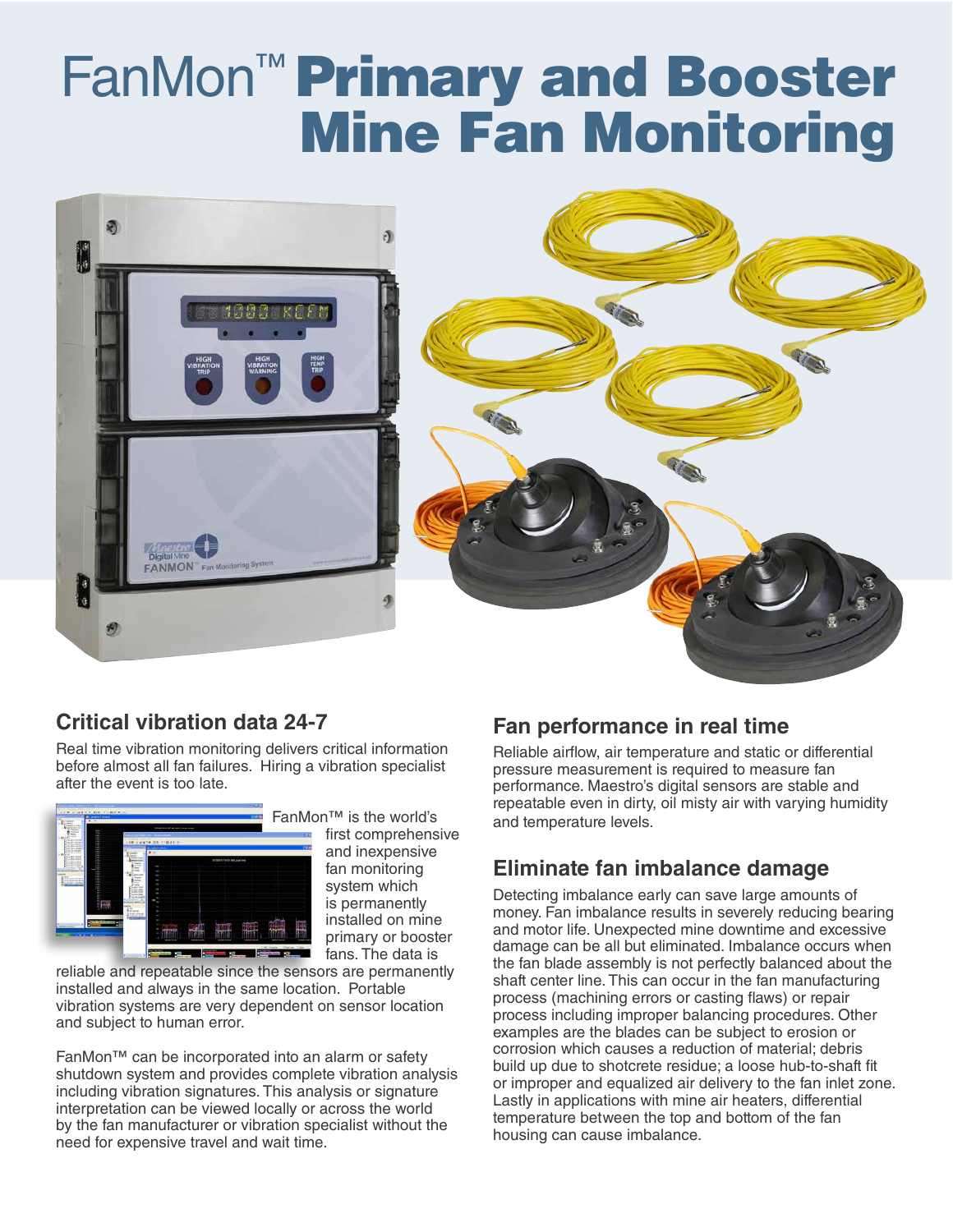

## **An integrated single solution that provides monitoring of fan KPI's along with predictive failure analysis.**

#### **Natural resonant frequency protection**

Many fans have resonant frequencies below their normal operating speed. Operating at resonant frequencies can cause high vibration levels that, if uncorrected, will cause damage. Depending on which component of the assembly is in resonance, the vibrations can cause a wide range of problems, from annoying noise to destructive failure. Shafts, bearings, and foundations are particularly susceptible to problems with resonance.

Many new fan motors utilize variable frequency drives to reduce energy consumption. Properly matching fan airflow delivery to mine load requirements reduces the fan's rotational speed. Because slowing a fan increases the risk of encountering one of these conditions, the VFD should be programmed to avoid operating at these frequencies. FanMon™ can help identify the natural frequency of the total installed installation by monitoring the vibration levels while taking the fan through the entire rotation speed range.

#### **Monitor blade frequencies for fatigue**

FanMon™ can be configured to monitor frequencies for high cycle blade fatigue.

Each time a blade passes near an obstruction, such as a drive shaft or structural support, blade load fluctuates. This vibration level is a function of the fan's speed and number of blades. If the vibration is at the fan's natural frequency, the amplitude and internal stresses on the blade are greatly increased and can be destructive.

The beam pass frequency is the number of obstructions or beams one blade passes over per revolution while blade pass frequency is the number of times per revolution that a fan tip passes a point on the fan ring expressed in Hz alternately thought of as "how the fan interacts with the structure". FanMon™ can be configured to monitor and alarm on both of these frequencies in real time.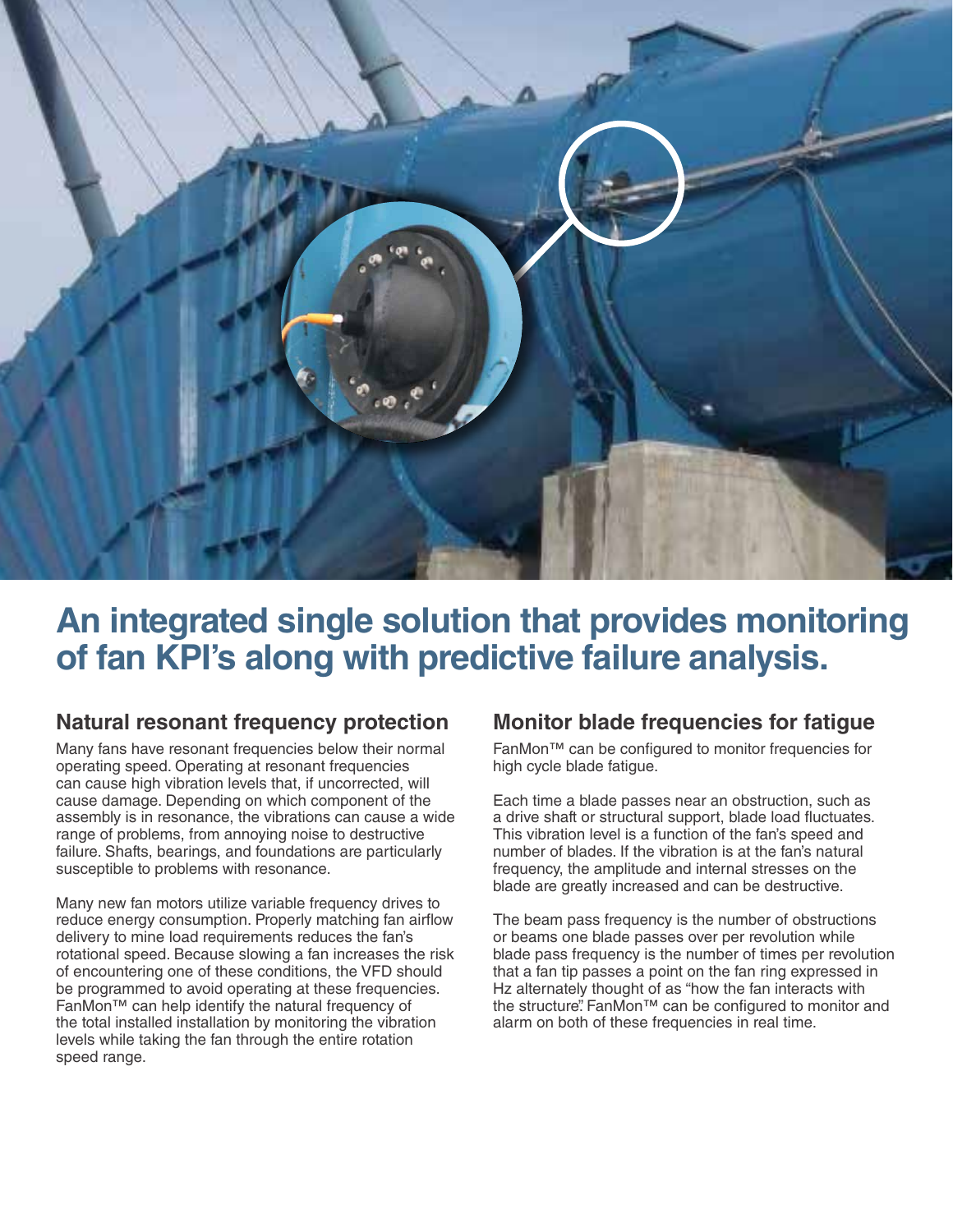

#### **Detect bearing wear before failure**

FanMon™ provides full vibration monitoring of all rotational bearings. Configuration of the monitoring system is normally completed before the system is shipped. Alternately, the user can easily configure the fan rotational speed and the manufacturer's bearing DIN numbers into the FanMon™ software configuration package. The software library has most of the popular bearing manufacturer's rotational frequencies or they can be easily calculated by using the bearing dimensions.

#### **Increase motor reliability**

Motor stator temperature monitoring is used to locate hot spots or high operating temperatures. Each 10°C increase in operating temperature shortens motor life by 50%. Bearing temperature monitoring can indicate problems related to fluid-film bearings, including overload, bearing fatigue, or insufficient lubrication. FanMon™ provides monitoring for each bearing and motor winding temperature sensor.

#### **Gas monitoring**

Carbon Monoxide or LEL Propane or LEL Natural gas monitoring is normally utilized with mine heating applications in cooler climates. FanMon™ sensors can both monitor and provide safety-shut down interlocks for the heater control system.

#### **Avoid air recirculation**

Duplex primary fan applications require monitoring of the back draft dampers while underground booster fans require airlock door monitoring to avoid expensive air recirculation. A quick decline in fan pressure accompanied by an increase in airflow is indicative of a short circuit while a simultaneous rapid fall in pressure and airflow suggests a problem with the fan itself.

FanMon™ can monitor these conditions by utilizing proximity switches to indicate damper or door closure, differential pressure sensors to indicate airlock leaks or airflow sensors to measure the amount of recirculation.